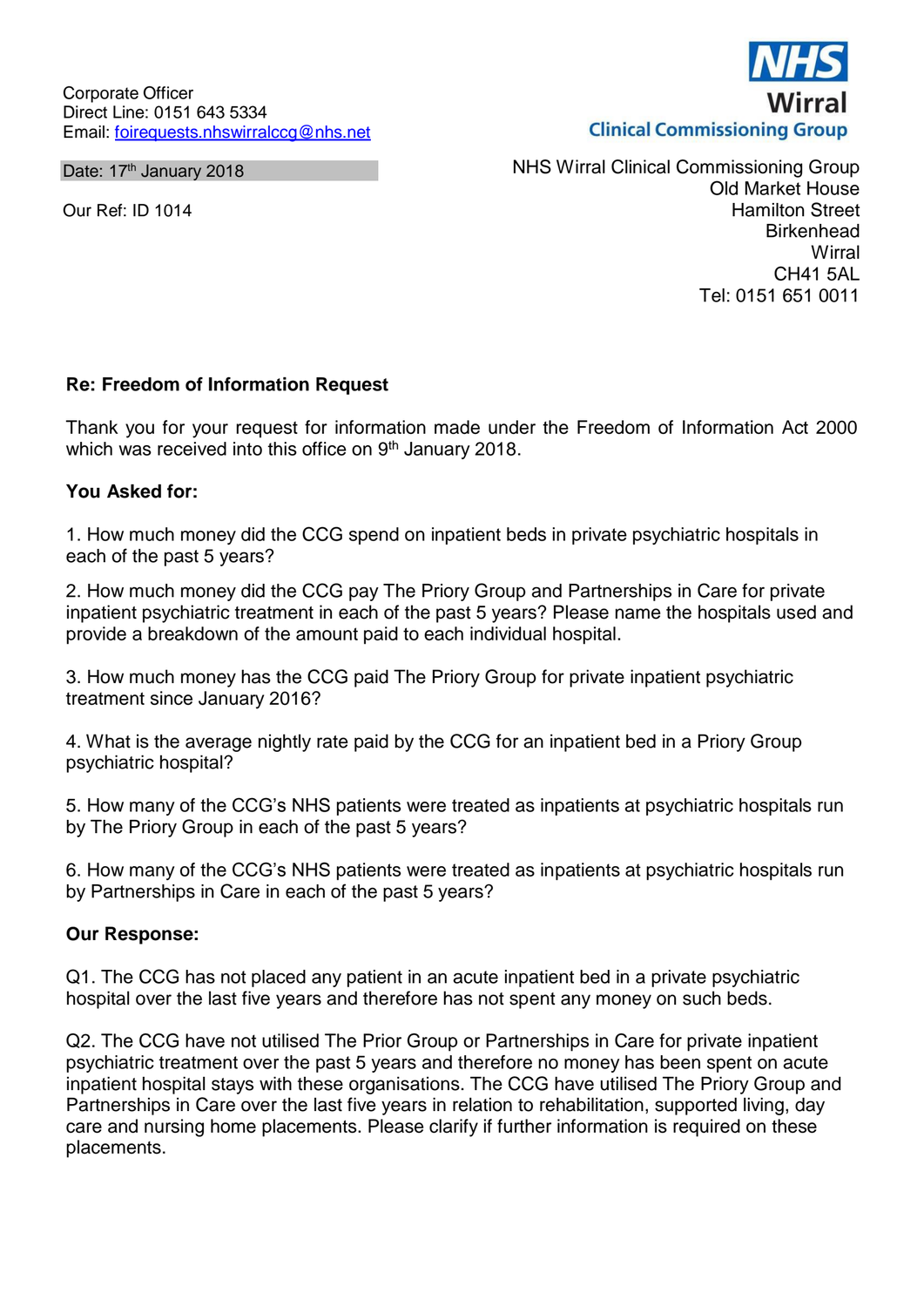Q3. Not applicable – please see answer for Q2.

Q4. Not applicable – please see answer for Q2.

Q5. Not applicable – please see answer for Q2.

Q6. Not applicable – please see answer for Q2.

We hope this information is useful, however if you require any further information please do not hesitate to contact a member of the Corporate Affairs Team (contact details at the top of this letter)

Yours sincerely

## **Re- Use of Information**

Most of the information that we provide in response to Freedom of Information Act 2000 requests will be subject to copyright protection. In most cases the copyright will be owned by Wirral Clinical Commissioning Group. The copyright in other information may be owned by another person or organisation, as indicated on the information itself.

You are free to use any information supplied for your own non-commercial research or private study purposes. The information may also be used for any other purpose allowed by a limitation or exception in